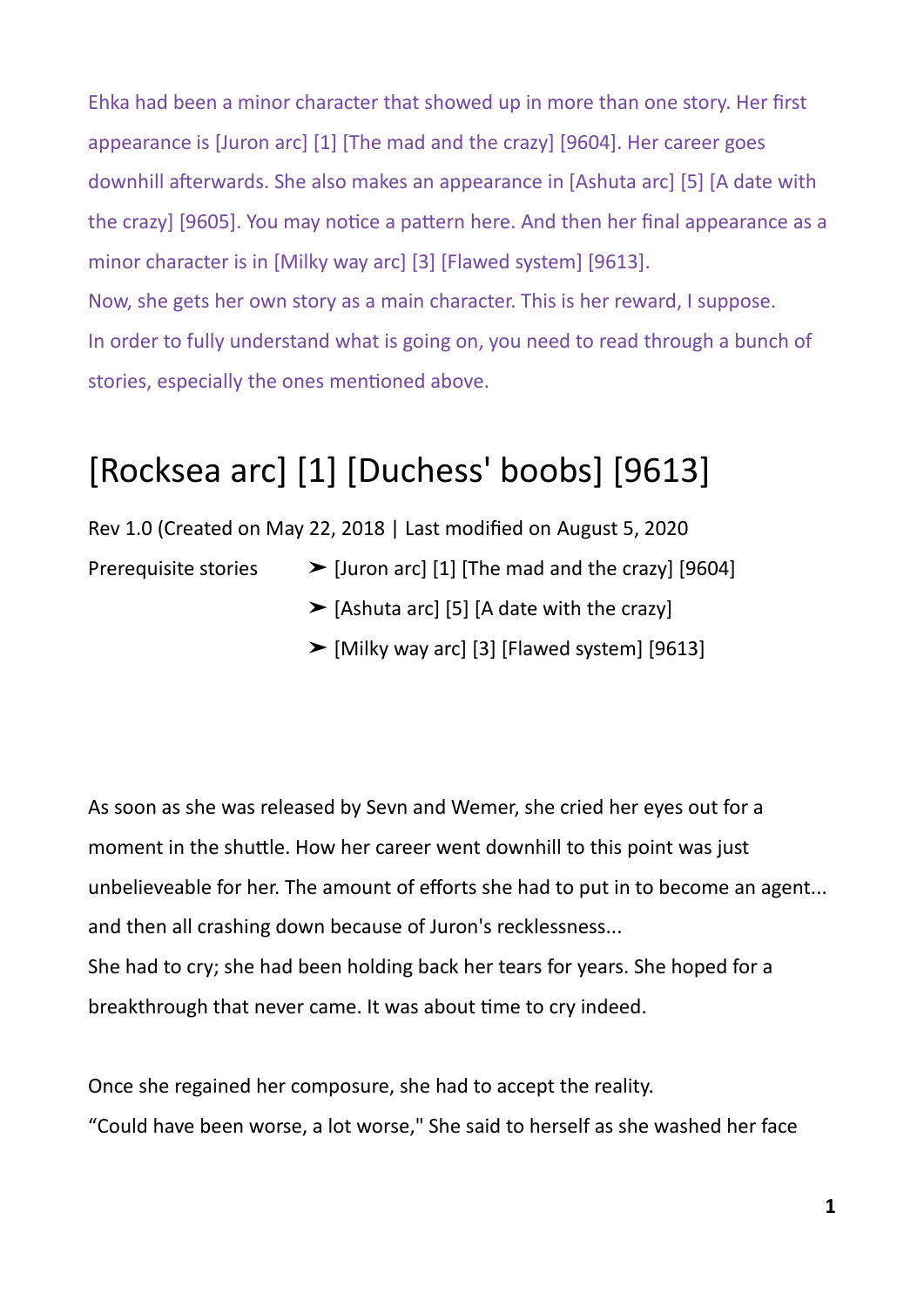and sat down at the cockpit of the shuttle.

It was indeed true that it could have been worse. If she was transferred to the navy... "I don't even want to think about it," She said to herself again.

Thankfully, she had good knowledge of the asteroid region, AKA Rocksea. As an agent, she had infiltrated several known outposts and knew a place to go for drinks. "Drinks, I could really use some," She muttered.

There was a small outpost built on an asteroid in the region. Its name was Duchess' boobs. The whole outpost was a bar, plus a brothel. She knew the owner as well whose alias went by "Duke".

"Is that you, Ehka? Long time no see!"

A bald and big-boned man dressed in a fine waiter outfit casually greeted her entering the bar. His facial features were refined and she could call him handsome. His clothes were also very tight fit on his big body, exposing his manly shape as well as charm.

"Hey, Duke, how has it been going for you?"

He shrugged. "Could be better, but then could be worse."

Duchess' boobs was a rather desolate place to be, mainly due to a fact that it was in middle of nowhere.

Ehka looked around and saw a single guy sitting in a corner, drinking, and the place could hold hundreds. Regardless, status of his business wasn't her concern. She needed a place to stay for the time being.

"I'd like to rent a room, Duke."

"An agent business?"

Obviously, he didn't know that she was no longer an agent.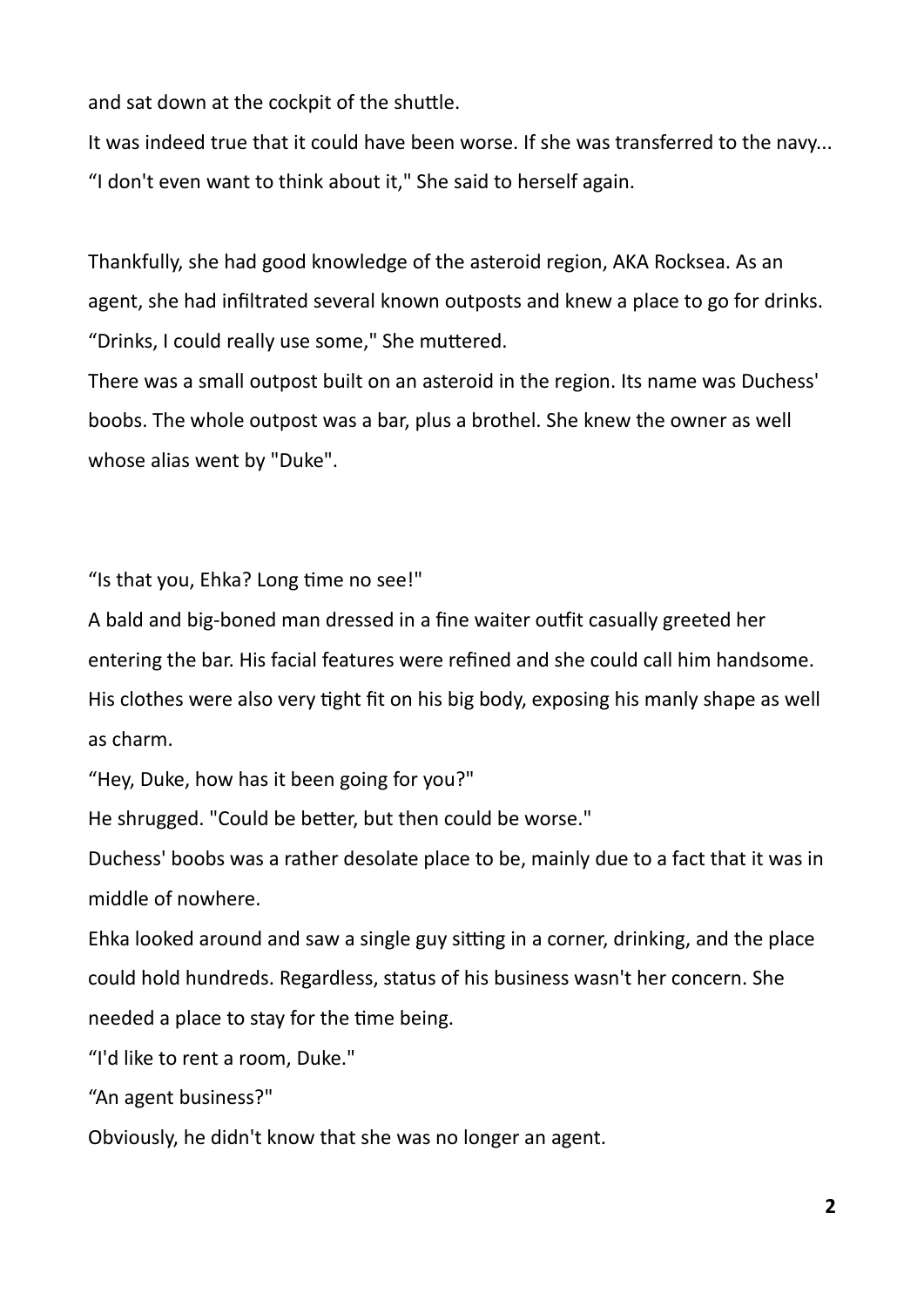"Something like that."

"Sure thing, lass. I've got a luxury room for 17,000c a season."

If she was an agent, the money would be paid by the budget. Obviously, that wasn't the case anymore.

"I'd like the cheapest room please."

Duke raised his eyebrows for a moment and gave her a stare. He didn't say anything though and offered her the most inexpensive room which ran at 5,000c a season. After paying him the credit, she immediately went to her room.

"My word..."

The room was a mess. Walls had scratches all over and the bed was in a questionable state.

"Does it have a shower? Please tell me it has a shower."

Thankfully, the room did have a basic shower system. After taking a shower, she had some time to sulk over her life once again. Her reality was that she needed to make a living somehow. She had some savings but that wasn't going to last more than a year. She even thought about selling her body at the Duke's place but that seemed just wrong, so she ditched that option.

The only other options she could think of was becoming a debt collector or a bounty hunter, both of which would require combat skills which she in fact had.

Few days of sulking and calming down, she confronted Duke and confessed her situation. Needless to say, he wasn't too surprused.

"I sort of guessed that you got fired. I mean you always picked luxury rooms," He explained with a tint of grin. He wasn't mocking her or anything. He was indirectly pointing out that Ehka loved luxuries.

Sagging her shoulders, she sighed. "So, I am looking for a job now. I was thinking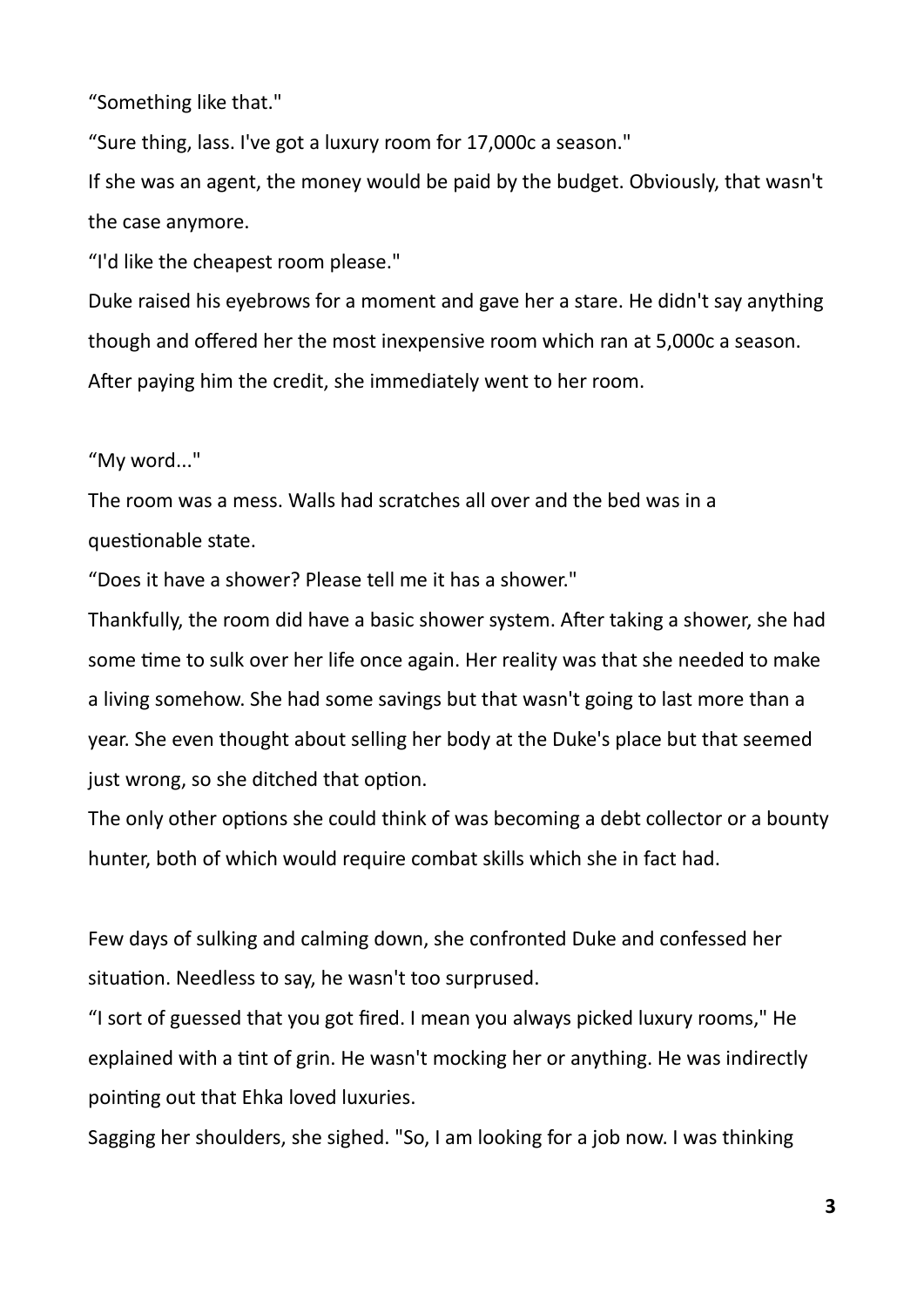either a debt collector or a bounty hunter. You got any leads, Duke?"

"Those are physical jobs. You have any experience? And what are you? ESP or hyper?"

"Hyper human, class B. I do have some experience in enforcing writs. I was an agent after all."

"I see." Then Duke fell silent for a moment, looking around his nearly empty, but large, bar. There were three people at the moment. His brothel wasn't working too well, either.

He said with a sigh, "Listen, I can't really help you here. I am barely hanging on here myself. But if you want to move on, I can certainly refund you the money for the room."

"No, no, that's fine. I do plan to use the room. Here will be the base of my operations for the time being. I was just wondering if you had any jobs." "Well, I could certainly use a stripper." He beamed a crooked grin. "But you ain't fit. No offense intended."

"No offense taken."

Ehka wasn't a pretty woman. She neither had the body nor the face. She was average looking at her best days and she was somewhat chobby. Besides, earning money that way had never been her intention. She was fully aware of how unattractive she appeared to many men. Therefore, she really took no offense on Duke's comment.

She remained jobless for weeks and eventually took up a position as a waitress for Duke. It was this moment that she realized the reality of Duke's business. The bar really had too little customers to stay afloat. The brothel had some regulars but those customers didn't translate into the bar. The brothel was what kept his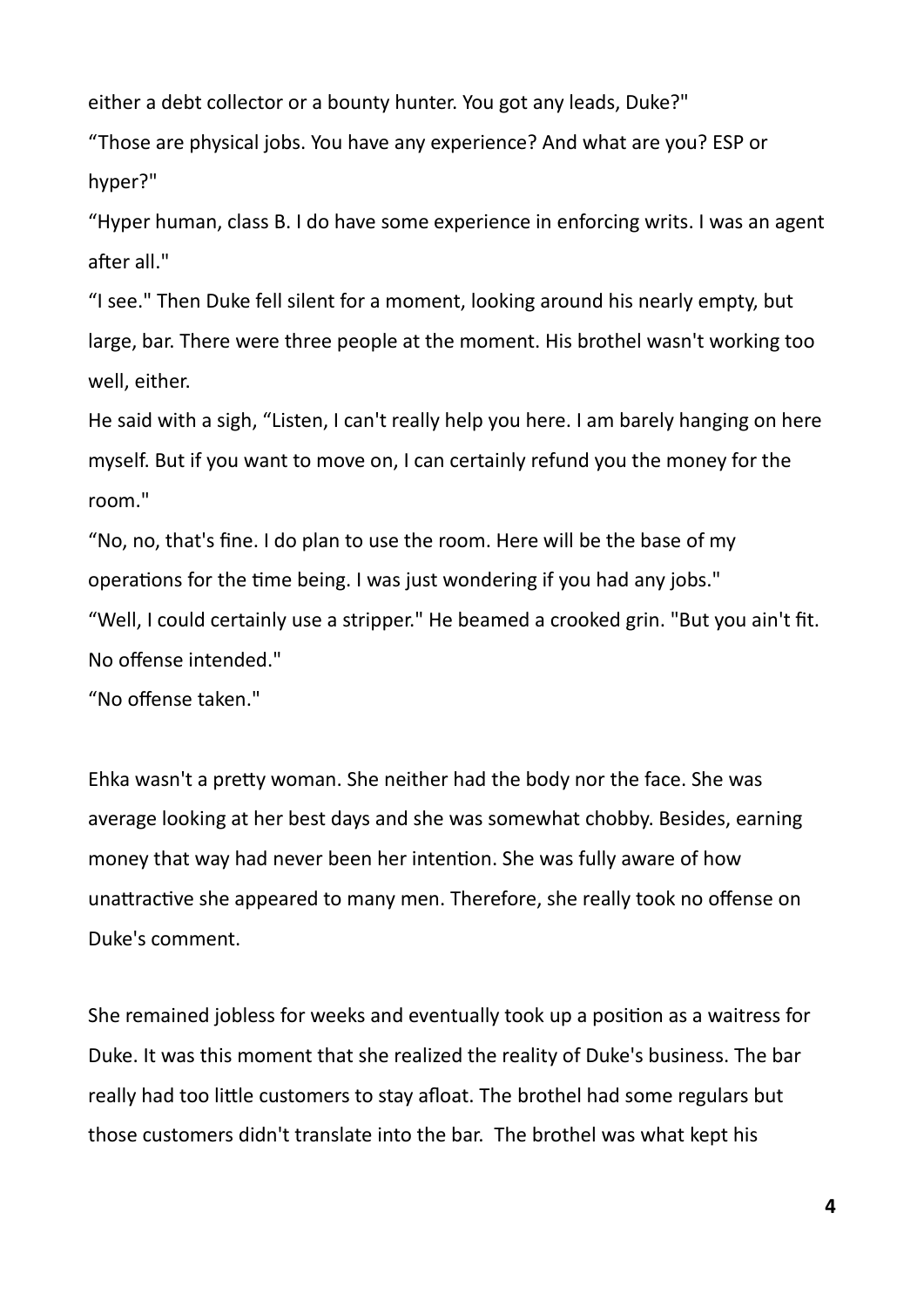business afloat, barely.

And her first job finally came from one of customers from the brothel. Apparently, Duke recommended her for the job upon hearing the customer's complaints.

"I have this guy who loaned a fair bit of money from me. The sum is like 10 million credit," He casually spoke while caressing a naked woman's hip on a bed. The woman was drugged and was drooling. She was basically unconscious. "Now, I've been pursuing this guy for long enough to believe that getting the money back is no longer an option. If you beat the crap out of him, I'd be happy."

Ehka listened to him professionally, standing firmly with both of her hands held on back. It was how she used to receive orders as an agent.

"Am I allowed to kill him?"

The man laughed out loudly. "I don't mind him dead. If you don't mind a murder charge on you, why not. Kill him. I will need a proof though, so some photo and his flash sample will be required. I will give you a bonus for killing him."

"And if I can get any money out of him?"

The man appeared quite surprised to hear her. He raised his eyebrows for a moment before smirking at her.

"You know what? I've sent numerous men after him. Couldn't get out a dime. If you get any amount of money from him, I will give you 50%. Deal?" Smiling brightly, Ehka gave him a firm nod, "Deal."

Ehka was quite experienced in chasing down criminals and, as she stated before, she was very experienced in enforcing writs. This job was pretty much her backyard play.

Once it was verbally agreed upon, she was quick to begin her work. Locating the guy wasn't as hard as she thought it'd be. She was without the agents' network but it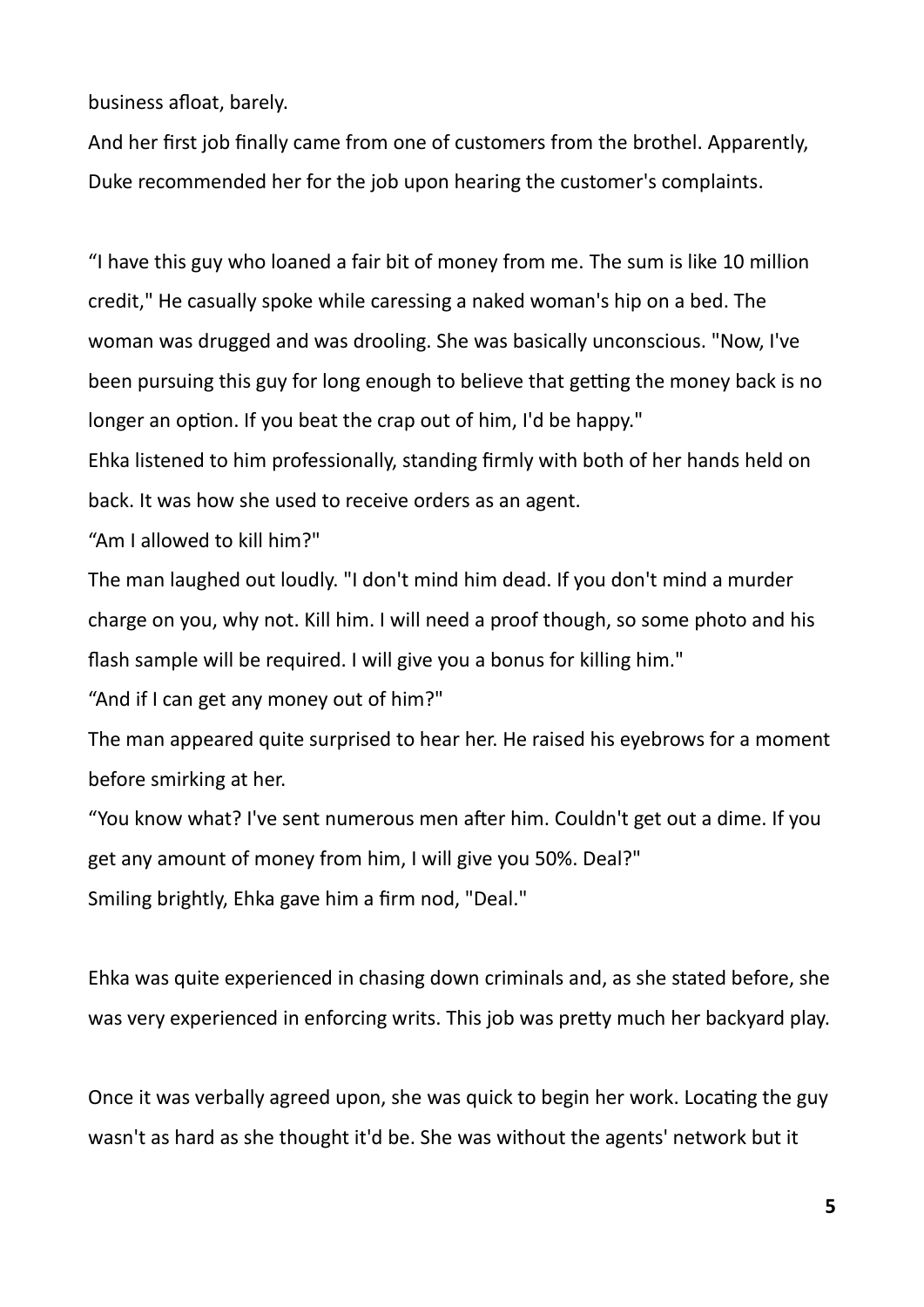was still relatively easy to locate the guy.

It turned out that the guy had a history with not paying loans and his traces were everywhere. In fact, it was so easy to locate him that she felt like it was a trap. It wasn't even that far from Duke's outpost. However, she knew it wouldn't be easy. If it were easy, it wouldn't have fallen to her hands to finish it after all.

Armed with two laser pistols, she paid a visit to the outpost he was staying at and covertly made her way to his quarter. Gaining an entry to the outpost was breeze due to it being a free-for-all entity for temporary stays. Such a place was common in the area. Many mining outposts were constructed in the early Andromeda colonization. After generations, many were abandoned and were sold cheaply. Some renovated such abandoned outposts and transformed them into a form of motels where one could stay as long as they liked once a payment was made. Duke's Duchess' boobs was similar to such motels except there was a lot more efforts being put into running and maintaining the place.

Once she made onto a floor that the guy was supposed to be on, she understood why nobody had yet to get the guy. He had apparently rented the whole floor and armed it with security drones. The safety circle was just two steps away from the elevator she had just took off. The drones had already detected her and they were on alert, tracking her movements. Their servo motors made distinct whirring noises as they tracked her movements.

"The whole floor is full of drones," She remarked while inspecting the scenary. If she were a hyper human, which she in fact was, she could have attempted a brute force entry. Alas, her class was only B and she was well aware of her limitations. She knew she wouldn't be able to break through. But she had another trick up in her sleeve.

**6**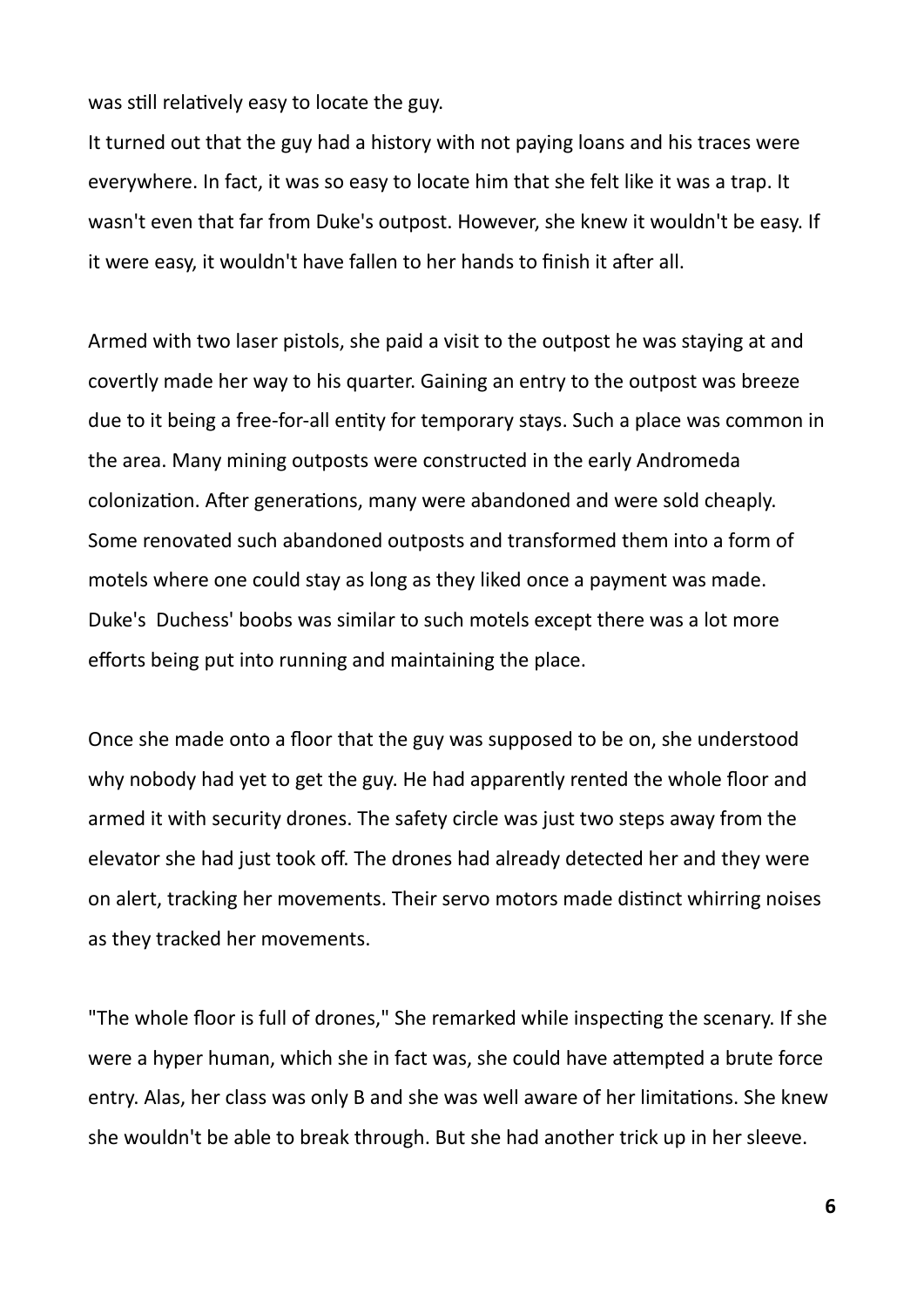When she docked at the outpost, she immediately recognized the model of the structure. The thing about these old structures was that people wouldn't update its mainframe since it cost credit and due to a possibility of breaking stuff. What was more important was that its engineering password would remain the same. An engineering password was to be used by companies to override a master password. It had some restrictions compared to a master password but did have accesses to what she would need in this situation.

Being a former agent of Andromeda union, she knew such passwords.

Accessing a console right next to the elevator, she entered the password and hoped that it would be accepted. In her experience, 99% of times such passwords worked. A positive beep sounded and a grin surfaced on her face.

"Bingo," She said gleefully. Raising her voice this time, she spoke to vacant air in front of her. "Computer, cut the power to this deck."

"Access denied," A computerized voice replied right back.

"Crap," She blurted. After a short moment, she spoke again, "Computer, restrict power to this area based on my position."

Lights in the area dimmed and the drones began to act weird. That was because they were being wirelessly powered. Their power wasn't completely cut off but there wasn't enough juice for full functionality, either.

Grabbing some random junk out of her pocket, she threw it forward where drones were jittering. It bounced off a drone and landed on the floor. There was no violent reaction from jittering drones. Having determined that it was safe enough to traverse, she carefully made her way through the area.

Where she eventually ended up was a short corridor with two doors on each side.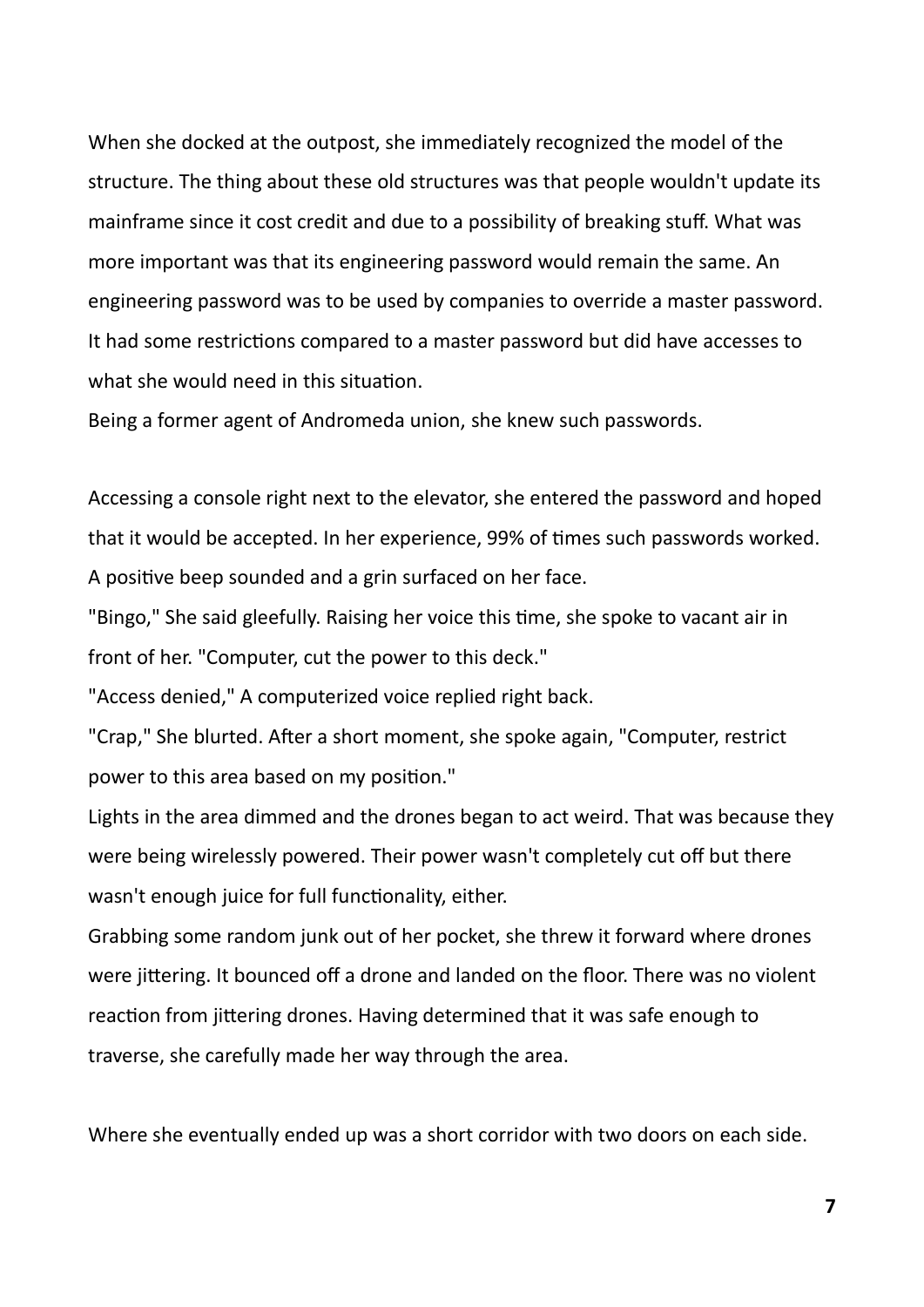The light wasn't restricted in the area, indicating that she was on a different grid zone. Pulling out a small device from her belt, she turned it on; it was a bio-scanner. "Two people," She whispered to herself. "Both on that side, in different rooms." She pulled out her pistol and made sure that it was in a working order as well as making sure that it was set in stun. She pulled a backup pistol and checked it as well. She was nervous and for a good reason. If she was an agent and this was a normal mission, she would have backups standing by who'd rush in to assist her, should things go sour.

This time though, there was no such a thing. If something did go wrong, it could end badly for her. She could be tortured or even raped. Alas, she had to do it. Or the only way for her to making a living would have been selling her body which wouldn't even work out well due to her not being "pretty enough".

Inhaling deeply to prepare herself mentally, she dashed to a console next to the first door and entered the engineer password which worked and the door slid open at once. Without hesitation, she dashed in and pointed her pistol at the only creature in the room which was a completely naked guy a bed who was jerking off with a porn being displayed on ceiling.

Starlting from the sudden intrusion, the guy glared at Ehka and barked, "What the fu-" Before he could finish though, she shot him.

Taking a good look at his face, she confirmed that it was indeed the guy she was after. "It's him. Good."

After handcuffing him, she was casually dragging him out of his room. It wasn't a hard task, given the gravity of the station was only 0.3. However, just as she was coming out of the room, the other bio-signature in another room apparently picked its head out to see what was going on and saw Ehka. It was a young woman. "The hell?!" She uttered and dashed toward Ehka at once with an energy blade,

**8**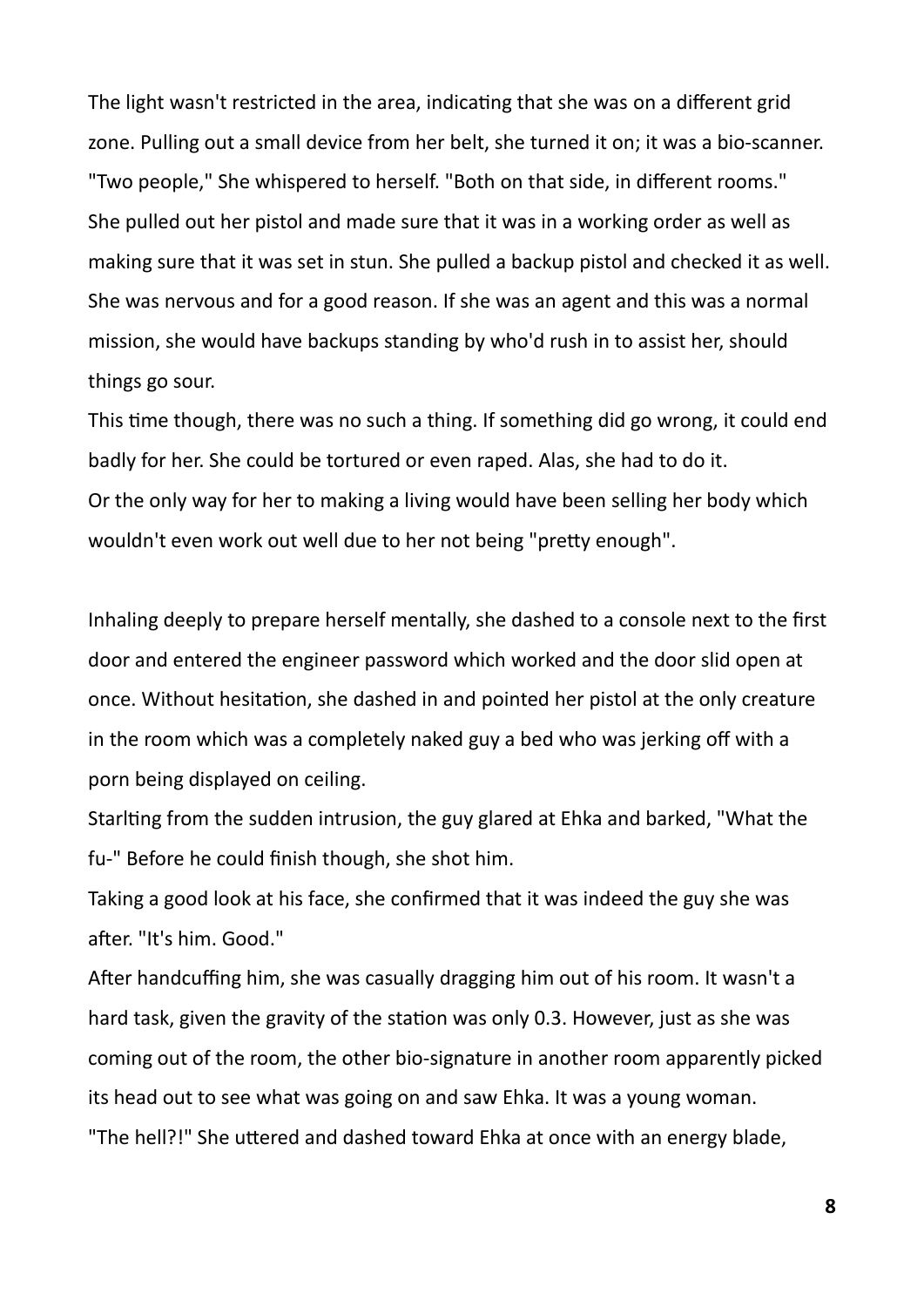indicating that she was a hyper human.

Ehka uttered as well in frustration, "Ugh, give me a fucking break!" Letting the body go, she aimed her pistol at her and fired at once. One of the shots hit her shoulder. However, she was wearing a shoulder armor. Thus, the shot, set in stun, had no effect.

"Crap," Muttering, Ehka quickly set her gun to lethal and blocked a slash with her gun. Not wanting to drag on her visit for too long, she attempted to negotiate. "Can we talk?"

She shouted back as she continued her offense. "We have nothing to talk!"

"This dude has a large bounty on it. How about we share that?"

"I am his sister!"

However, Ehka seemed unfazed. "So? He won't die and I will get the bounty. I will give you 20%."

The sister halted her attack and asked, "How much is his bounty?"

Since the bounty part was a lie, she had to come up with a figure quickly. She was going to torture him to extort money out of him and she had to guess how much she could possibly get out of him.

"His bounty is 2m, so you will get 400k."

The sister whistled. "What has he done?"

"You don't know? He borrowed a large sum of money and hasn't paid back along with interests."

The sister folded her arms, sighing. "I guess that's where his seemingly endless credit has been coming from."

Seeing the sister seemed to be a rather reasonable person, Ehka slowly lowered her pistol.

However, the sister kept her blade aimed at her and demanded, "How do I know you aren't scamming me though?" It was a genuine question.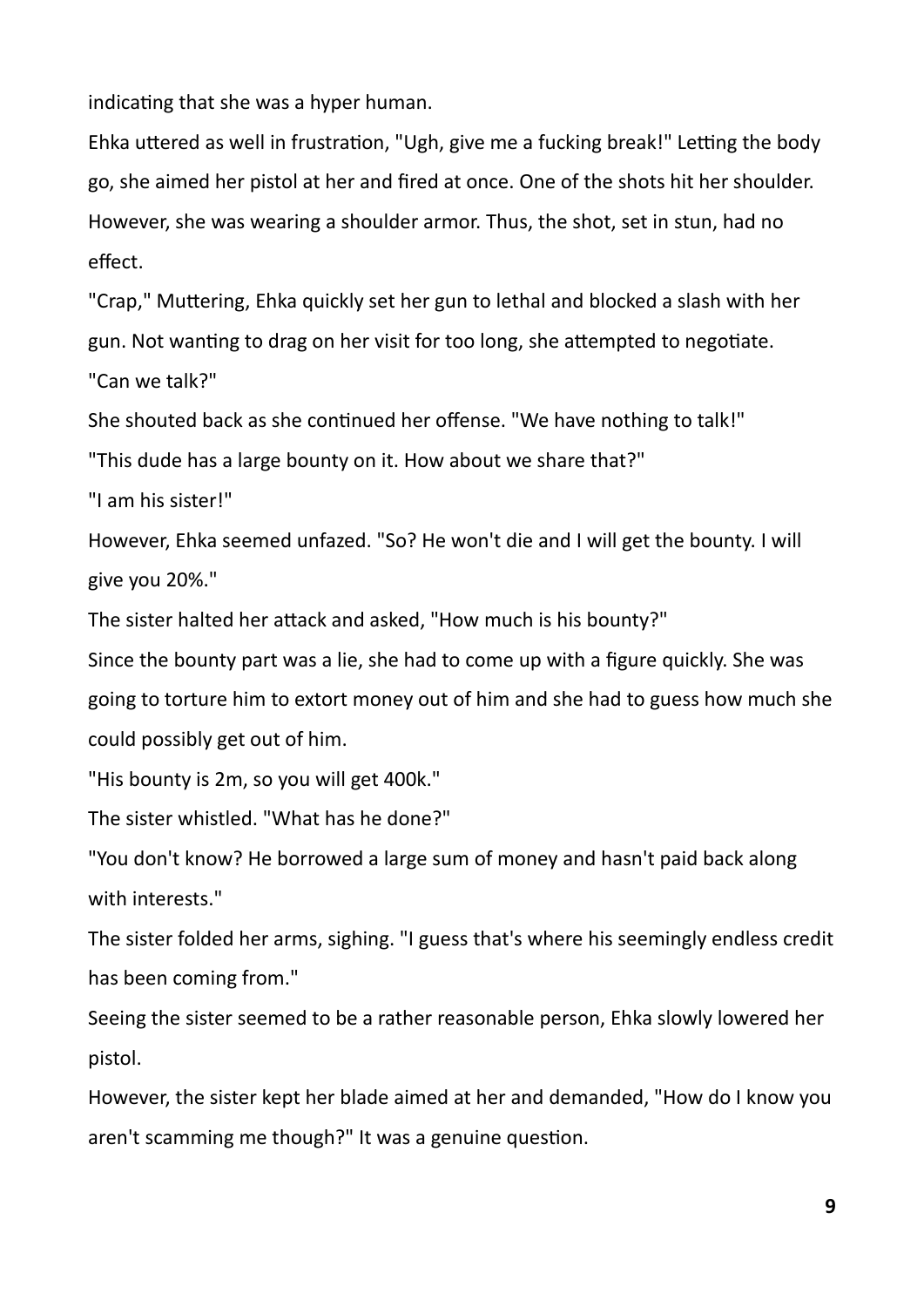"I will give you 100k right here right now and you can follow me to my hideout. If I do that though, I want you to sign a contract with me as a bodyguard."

A legally binding contract was something criminals avoided at all cost. Ehka knew this and hoped that she would just take the money. She had full intention to pay back the rest however.

While looking skeptical, the sister told Ehka, "Give me 100k now and just tell me where your hideout is."

While Ehka was loading credit into a blank cash card, she told her, "I am staying at Duchess' boobs." And the sister chuckled.

"The duke's place? I know where that is."

"That's right."

"Can I call him to confirm that you do stay there?"

"Not a problem. Go right ahead."

But the sister didn't call. Ehka's reaction seemed to be good enough to satisfy her.

Once credit finished up loading, she threw the card over which lazily floated toward the sister under 0.3 gravity. "Here is a cash card with 100k in it."

Catching the cash card, the sister didn't even bother verifying it as if she trusted Ehka.

"I will visit you in 30 days to get the rest of the payment. Does that sound fine with you?"

Ehka nodded at her.

"And how long do you think he will serve?"

"He could be out in a year if he somehow settles the debt quickly or comes up with a payment plan or something. He won't die. That is for sure."

"Will he be tortured though?"

Shrugging, Ehka beamed a crooked grin at her. "Obviously, do you even have to ask?" The sister chuckled. "Just making sure. The kid got away with a lot of stuff. I just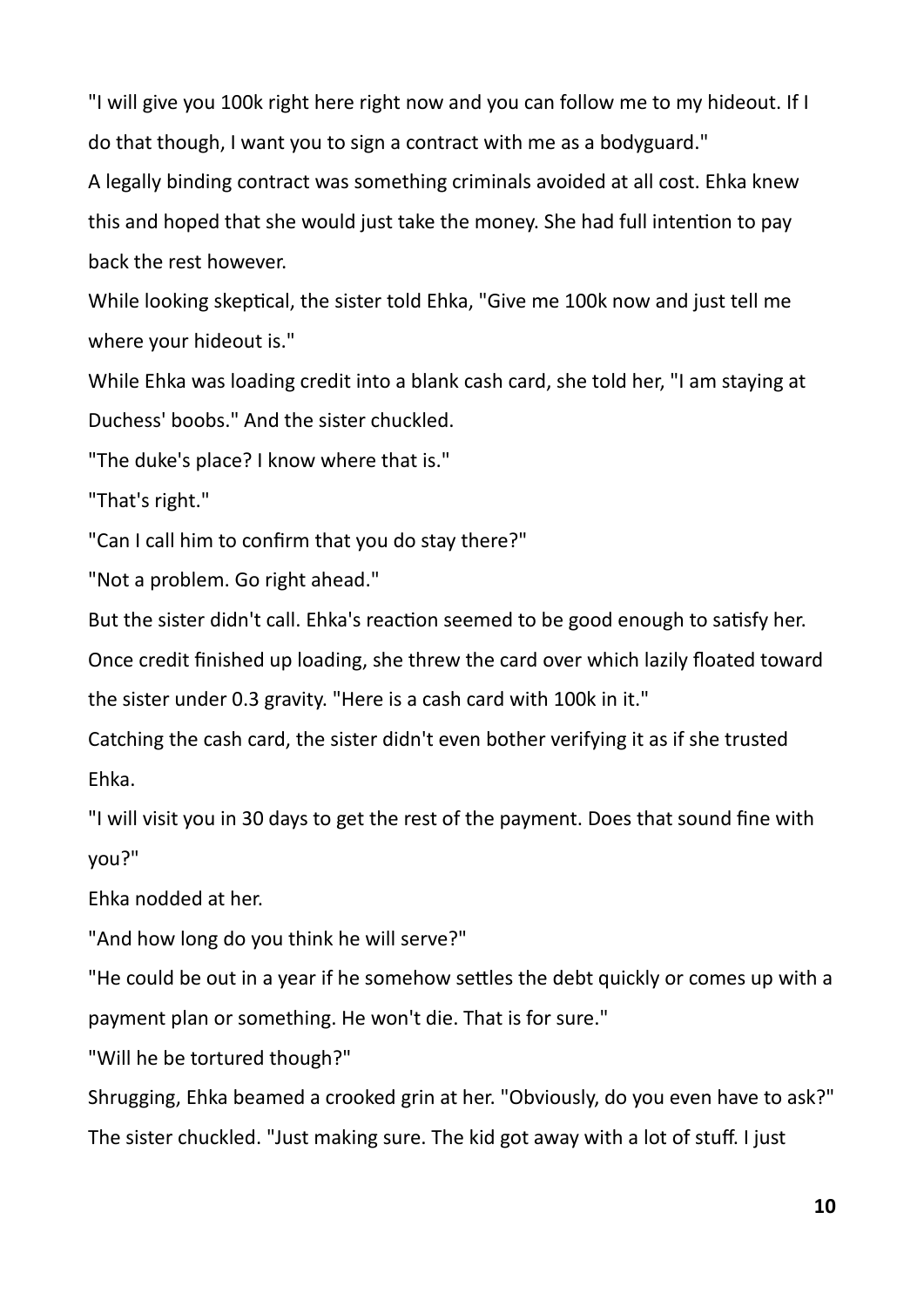wanted someone to knock some sense into him. I guess he will learn a lession this time." She, then, turned around, casually waving, and went back to her quarter. Ehka rolled her eyes and exhaled deeply in exhaustion.

Duke clapped when he saw Ehka return with a handcuffed naked man. The guy was still unconscious.

"Grats, you did it," He told her as she approached the counter.

"It's been a long day. Give me a drink please."

"Sure thing. What about the guy though?"

"Do you have a room where I can tie him up and torture him?"

Duke beamed a crooked grin and handed Ehka a key card labelled 666. She grinned back, catching the gist.

The interior of the room 666 was pitch black with a water pipe sticking out of a wall with a valve on it. Ehka assumed it was for water torture. The only light source was on ceiling where a single, dim, light was present. There was also a pole in the middle of the room where she chained the guy onto it and waited for him to wake up.

He woke up four hours later and immediately demanded Ehka to release him. "I will if you hand over 10m you owe," She told him. He laughed at her sarcastically. "You think I have the credit on me? I am fucking naked, ugly bitch! At least give me a blow job or something!" Seeing that he wasn't taking the situation seriously, Ehka went on to torture him.

Taking a meter-legnth lead metal stick, she got behind him and opened his buttchicks and shoved it right into his anus. The guy tried to jump up and down and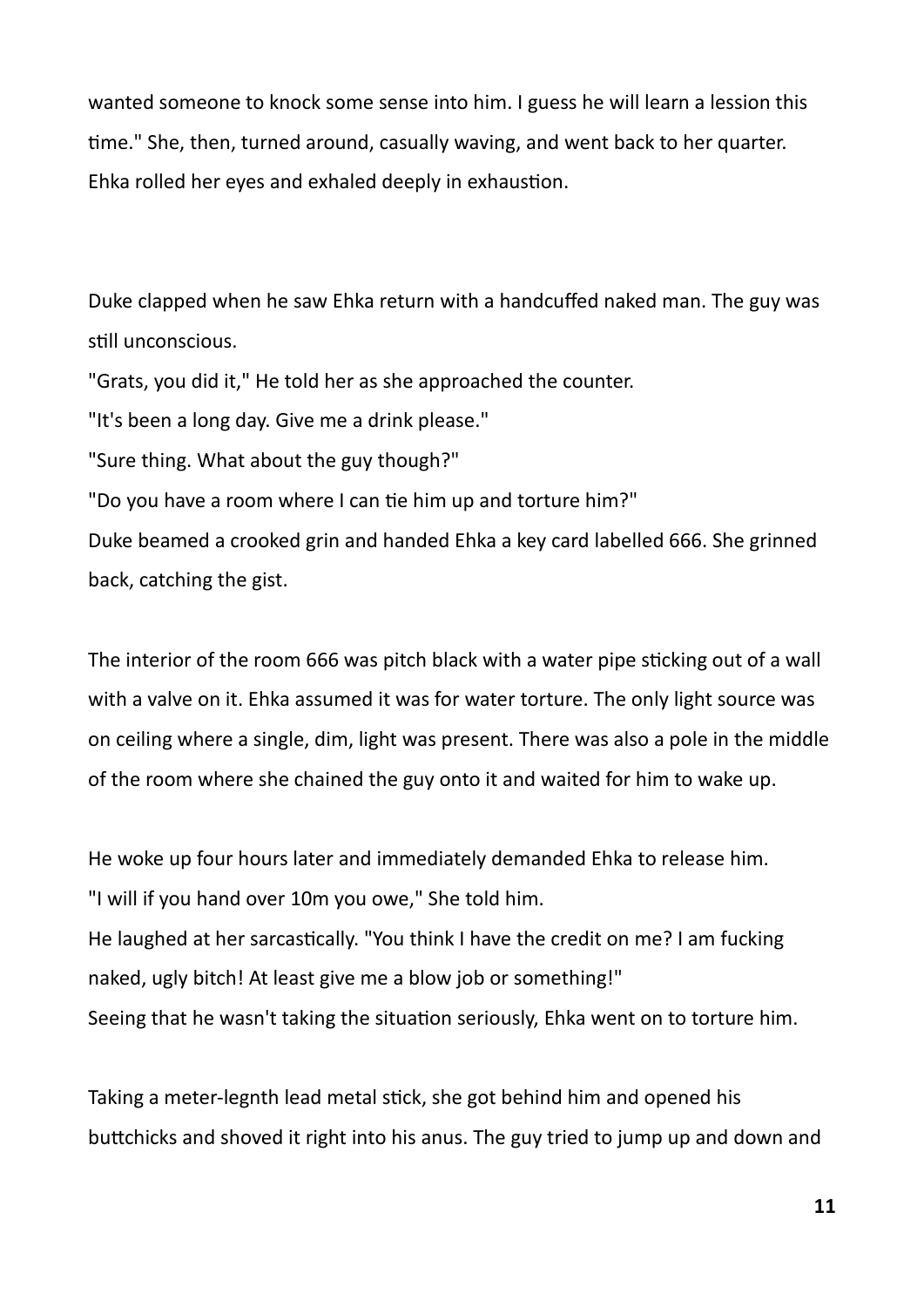panicked. He was prepared for a torture but this was certainly a different kind of a torture. Alas, this was a standard torture for Ehka.

What was worse for him was that she did not speak at all while she was literally abusing him sexually. After the butt stick, she went onto insert a wire into his penis. "Fuck! FUCK! FUCCCCK!" He shouted while strugging. "WHAT THE FUCK ARE YOU DOING?! SAY SOMETHING GOD FUCKING DAMN IT!"

To which Ehka finally said something in response, "Just let me know when you wish to make a payment. I am not expecting full 10m, but I expect at least half."

For the next few hours, the guy experienced literaly hell, followed by lead poisoning. He was almost electrocuted via a wire that was shoved into his penis and he began to feel unwell due to the lead pipe in his rectum. Additionally, Ehka pumped water into his mouth, resulting him vomit more than 10 times. It wasn't just a physical torture. It was also a mental toture.

Genuinely fearing the worst, he began to beg for mercy to which Ehka did not respond. She wasn't going to respond until he was willing to make a payment or come up with a payment plan.

At fifth hour, the guy's body and spirit were in tatters. His anus was bleeding and the blood was black. His penis had burnt to crisp. He had vomitted so many times that his mouth was swollen. Regardless, Ehka went on to keep torturing him at which point, he cried out.

"No more... F, fine... f-...fine..."

She paused and softly asked, "How much?"

"Three mil...."

"Not enough" And she proceeded for a new torture, grabbing a strange looking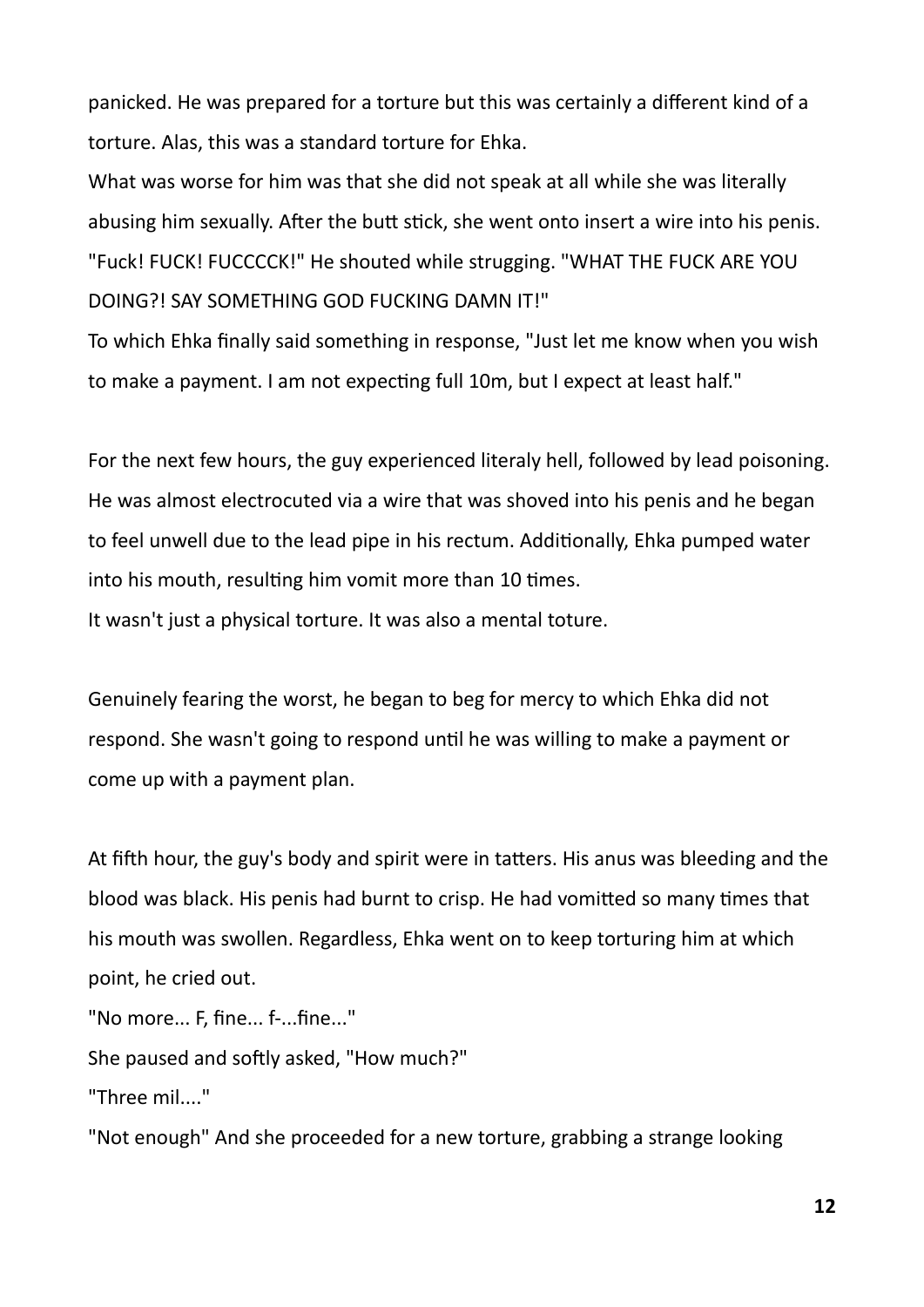object. He saw it and had no idea what it was.

"It's an eye extracting kit," She told him indifferently. And that was the final trigger.

In the end, he made a payment of 6 million credit and was set free once the payment was verified.

The client was plesantly surprised when he was informed that Ehka was able to extract 6m and kept his word on giving her half. And, while she did not inform him of the torture, Duke did and the client was very pleased, giving her an extra million.

Duke congratulated her. "Hah, nicely done. 4 mil earned easily." He slid a drink to her which Ehka took it and sipped it once.

"This kind of job is dangerous though. You know the saying that karma is a bitch. You do this sort of stuff long enough, it will bite you in the back."

He laughed pleasnatly. "Good to know that you are grounded enough. Trust me, some will keep doing that shit for money until it's too late."

"Oh, I know. Just so you know, I am not doing this again. I can't afford to keep making enemies."

"So, if you aren't going down this route, what do you plan to do? You know you can't live on forever with 4m."

Indeed, and she had been thinking about her future while she was on the job.

"Duke, are you interested in a business partner?"

It was a not-so-subtle statement. Duke wasn't sure how to respond to the sudden question, but Ehka conitnued on anyway.

"I will invest 3m into this shithole and you make me a shareholder or a co-owner or whatever. I will work my due and you share some of your profit, just so that I won't die starving."